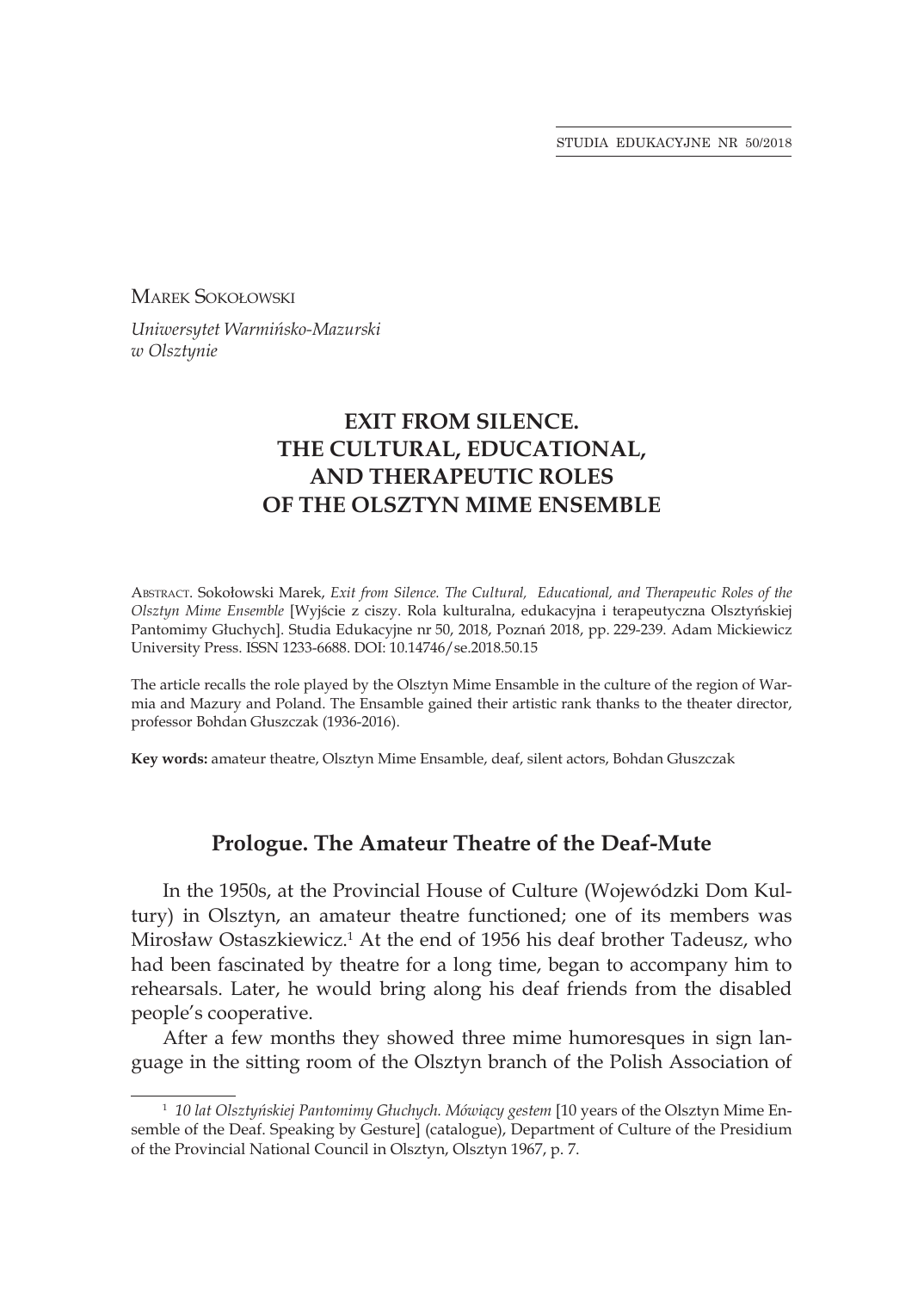the Deaf.<sup>2</sup> Another couple of months passed before they ventured to perform at the Provincial House of Culture. After the presentation, director Władysław Jarczewski offered them mentoring and space for rehearsals. In this way the deaf people's amateur theatre company became an ensemble of the Provincial House of Culture. They called themselves the Amateur Theatre of the Deaf-Mute at the WDK in Olsztyn.

The first production by the Amateur Theatre of the Deaf-Mute was opened in January 1958. A one-act comedy by Aleksander Fredro, "I Am a Killer", was directed by Witold Dowgird, artistic director of the Provincial House of Culture. The audience was composed of the deaf, their families, and members of other amateur ensembles at the WDK.

In mid-November 1958 the deaf actors put their skills in competition with those of similar companies during the fourth National Presentation of Artistic Ensembles of the Deaf, held in Olsztyn. The contest was organised by the Olsztyn branch of the Polish Association of the Deaf, and the Provincial House of Culture. Two companies applied: one from Wrocław and one from Warsaw; the hosts, with "I Am a Killer", was the third one. The Olsztyn ensemble took last place, and the jury and the press noted that they had acted very well, yet the sign language had made it difficult to understand their play. The verdict of the jury underlined the social and educational value of the project. Not a single word was dedicated to the artistic quality of the performance.

In August 1959 Bohdan Głuszczak, then a fourth-year student of the Łódź State Higher School of Film and Theatre (shortly before his studies, he had become a theatre instructor at the WDK), began working with deaf actors. When taking over the artistic direction of the company he assumed that its productions could not be staged in sign language, but in a universal one, understandable to everybody, as was pantomime, the stage art discipline closest to the deaf actors' natural way of being.<sup>3</sup>

As pantomime, we define a silent stage performance in which the content is communicated through gestures, movements, and sometimes also facial expression. It was not born as an independent art; its elements were contained in dance and dramatic theatre. The beginnings of mime date back to Etruscan dances and fescennine verses, i.e. Italic poems or folk songs in the form of a satirical dialogue of young people, performed during weddings and harvest festivals ( $6<sup>th</sup>$  -  $4<sup>th</sup>$  century BC), Greek dance theatre, and Greek and Roman mime. In ancient Greece, it was a plebeian, "careless and flippant" spectacle<sup>4</sup>,

<sup>2</sup> Ibidem, s. 7.

<sup>3</sup> Bohdan Głuszczak's statement in an interview with Tadeusz Prusiński – TP's private archives.

<sup>4</sup> Zbigniew Raszewski – preface to the book by Janina Hera, *Z dziejów pantomimy, czyli pałac zaczarowany* [From the History of Pantomime, or the Enchanted Palace], Państwowy Instytut Wydawniczy, Warszawa 1975, p. XI.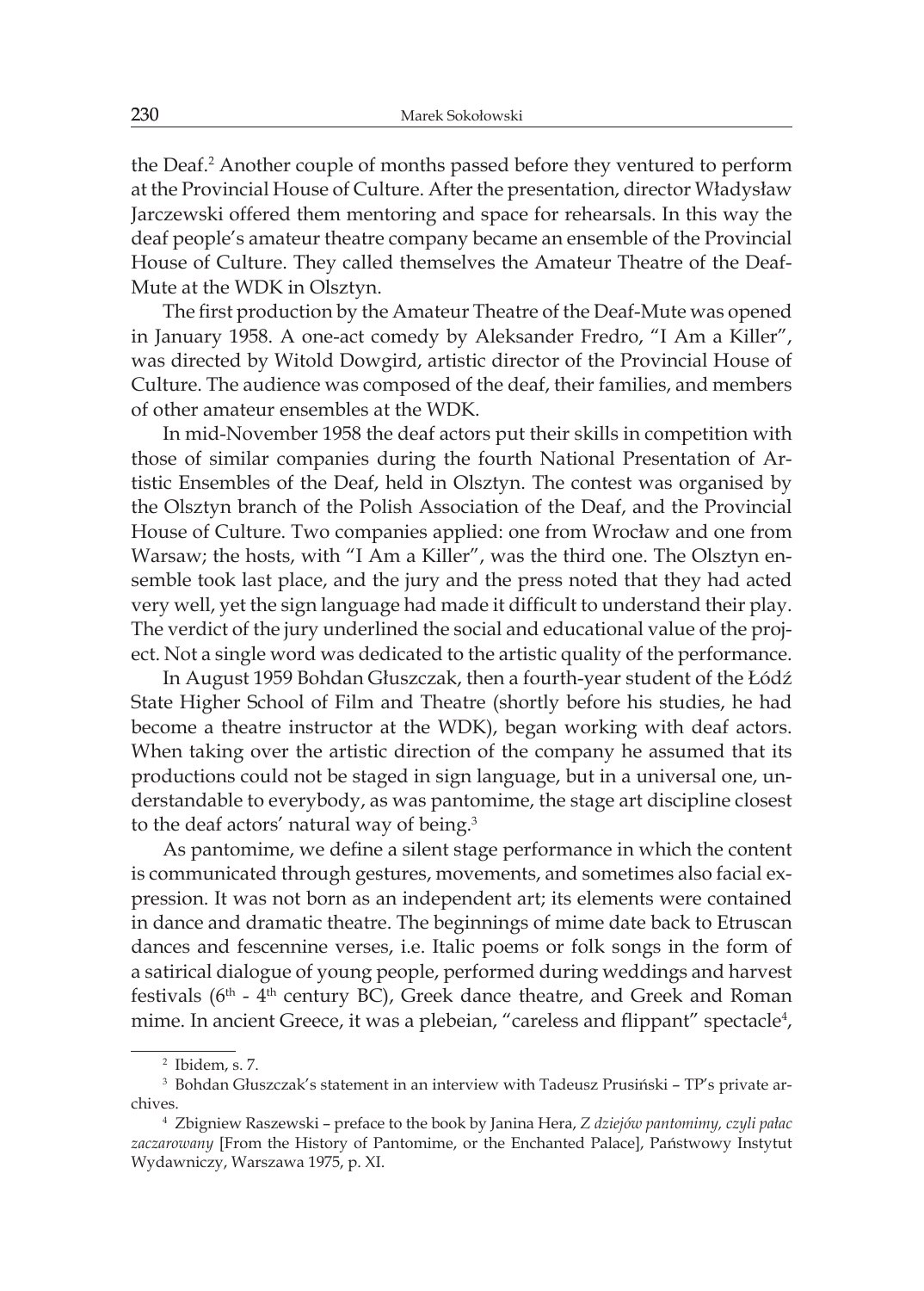composed of acrobatic shows, demonstrations of agility, singing and dancing. The main source of modern mime is the *commedia dell'arte*, where gesture and facial expressions prevailed over words, thanks to which it was toured internationally, and was understandable to foreign audiences who did not know the language of the dialogues.<sup>5</sup>

Two types are distinguished in modern mime. The first one is a solo performance by a mime artist who, when expressing thoughts, ideas and phenomena, acts only through body movement and facial expression, identifying themselves not only with the character portrayed, but also with the elements of the world surrounding it. The other type is a dramaturgically developed staging in which a mime company performs accompanied by music, set, props, and very often costumes.

#### **From Therapeutic Experiment to International Stage Success**

When beginning his work with deaf amateur actors, the only thing Bohdan Głuszczak knew was that they could not hear. He agreed with the theory that theatrical work with them was supposed to be a form of therapy. But his intention was to go for more. He thought art should, first of all, dignify deaf people through the public creation of a work of stage art. It was also a chance to show deaf people as a community capable of creating and co-existing in the hearing people's world.<sup>6</sup>

The company, under the supervision of visual artist Zbigniew Borejsza, was then finishing preparations for the production "Sketches in Colour", a half-mime play composed of seven short stories: "The Park", "Abstract", "The Defeat of Pierrot", "Corrida", "The Tale of the Zodiacs" "Circus" and "The Ending in the Windows". The opening of the "Sketches" was held on the stage of WDK in Olsztyn on 19 September 1959. According to Bohdan Głuszczak, it was a spectacle created "in a painterly manner and with painterly imagination. That was already theatre of pure movement, in which the word proved unnecessary".<sup>7</sup> It was also when the Amateur Theatre of the Deaf-Mute was renamed to become the Workers' Theatre "Olsztyn Mime Ensemble of the Deaf."

The first production by the Olsztyn Mime Ensemble of the Deaf, directed by Bohdan Głuszczak, was "The Umbrellas" (1960), inspired by Marcel Carné's famous film "Children of Paradise". It was followed by the mime play "The Carnival", prepared by the same director and artists. In 1962, both

<sup>5</sup> J. Hera, *Z dziejów pantomimy.*

<sup>6</sup> Bohdan Głuszczak's statement.

<sup>7</sup> B. Głuszczak, *Wszystko powiedzieć nic nie mówiąc* [To Say It All While Saying Nothing], Scena, 1973, 4.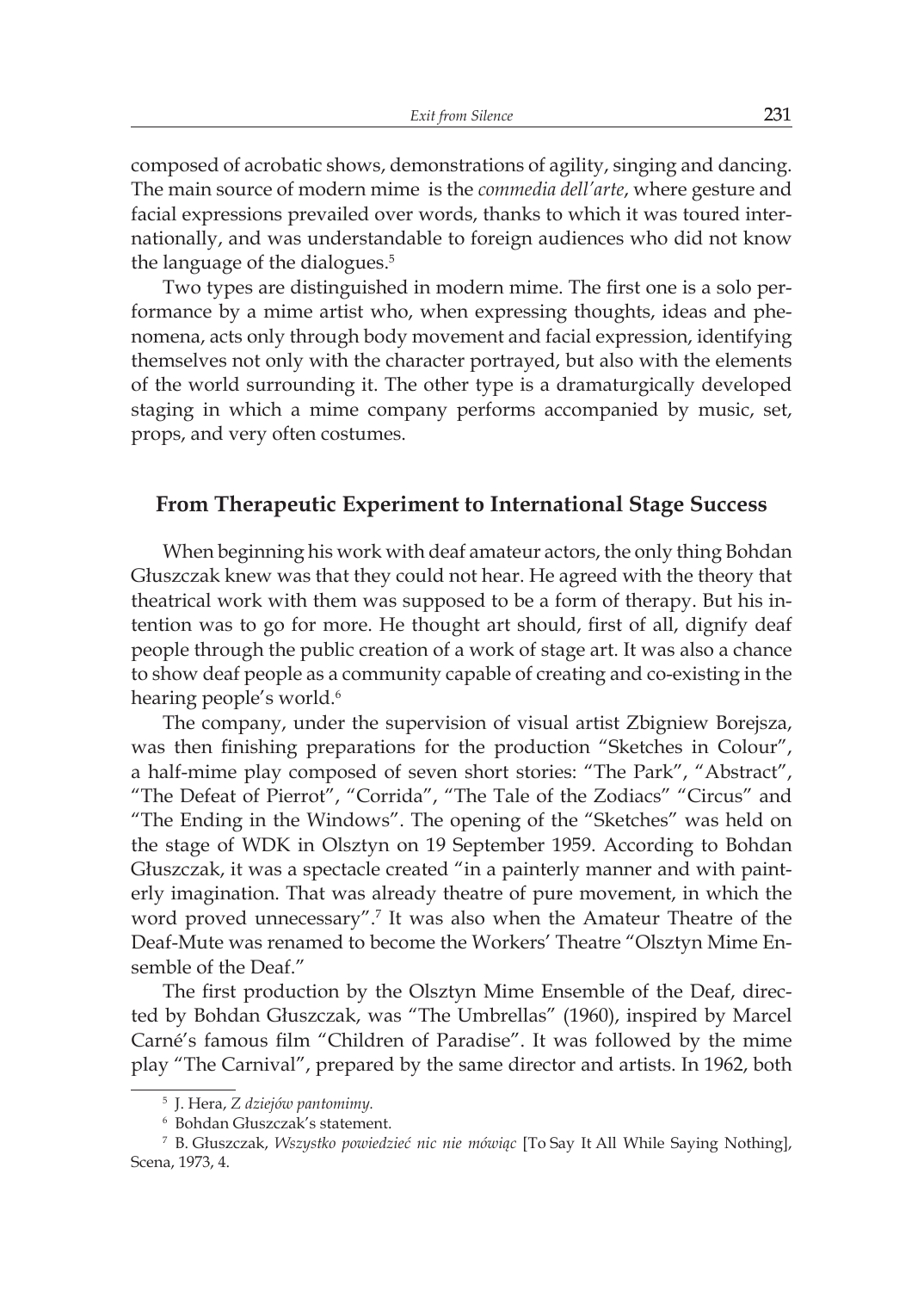works were united into a larger whole – "The Silent Comedians", which the Ensemble began to perform on a regular basis, although not very often, on the stage of the Provincial House of Culture. It was also shown in Poznań and Bydgoszcz, where it met with great interest.

At the beginning, the deaf mime artists' stage activity was treated as an interesting therapeutic experiment. However, from 1971 onwards, as the company began to win awards at international theatre festivals and competitions, they were no longer considered as a disabled people's company: after twelve years of hard work success finally came. The first show, after the première of which in 1971 the Olsztyn Mime Ensemble of the Deaf became famous in Poland and Europe, was "The Caprices", after drawings by Francisco Goya.<sup>8</sup> The vision of the world as seen by a deaf painter, in which the Inquisition destroyed or distorted all ideational values, was extremely realistic and shocking. Deaf actor Tadeusz Ostaszkiewicz, just like Goya, was questioned by the Inquisition, experienced a lot of evil, including imprisonment and interrogation. He saw the horrors of war, hanged people, executions, war and he experienced contemporary disasters. For Ostaszkiewicz, Goya's drawings were not historical. Why not show then, on stage, the world observed by a deaf artist-actor who sees it in similarly horrific images?<sup>9</sup>

Such a message provided a foundation for "The Caprices" by the Olsztyn Mime Ensemble of the Deaf. The play was written, choreographed and directed by Bohdan Głuszczak, with music by Krzysztof Penderecki, on a set designed by Barbara and Eugeniusz Jankowski. The opening took place on 29 March 1971 at the Stefan Jaracz Theatre in Olsztyn.

"The Caprices" remained on stage for more than twenty years, to be performed for the last time in 1993. The play strengthened Bohdan Głuszczak's belief that further work should be supported, most of all, by painting. In the subsequent production, "Apocalypse", premiered on 26 May 1973 at the Jaracz Theatre in Olsztyn, inspired by the prophecy of St. John, Głuszczak created the script and choreography using Albrecht Dürer's engravings.<sup>10</sup> He directed the play together with Jerzy Obłamski, using music by Krzysztof Penderecki and Henryk Mikołaj Górecki. The set was designed by Józef Zboromirski.

The two productions opened the door into Poland and the world for the Mime Ensemble. During numerous appearances in Europe they were often

<sup>8</sup> *Francisco Goya y Lucientes, "Caprichos", cykl 80 rycin. Katalog wystawy z okazji 200-lecia uro*dzin artysty, 17 marzec - 17 kwiecień 1947 r. [Francisco Goya y Lucientes, "Caprichos," a series of 80 etchings. Catalogue of an exhibition on the 200th anniversary of the artist's birth, 17 March – 17 April 1947]. Muzeum Narodowe w Warszawie, 1947.

<sup>9</sup> Bohdan Głuszczak's statement.

<sup>&</sup>lt;sup>10</sup> J. Białostocki, Dürer, "Sztuka" Publishing House, Warszawa 1956.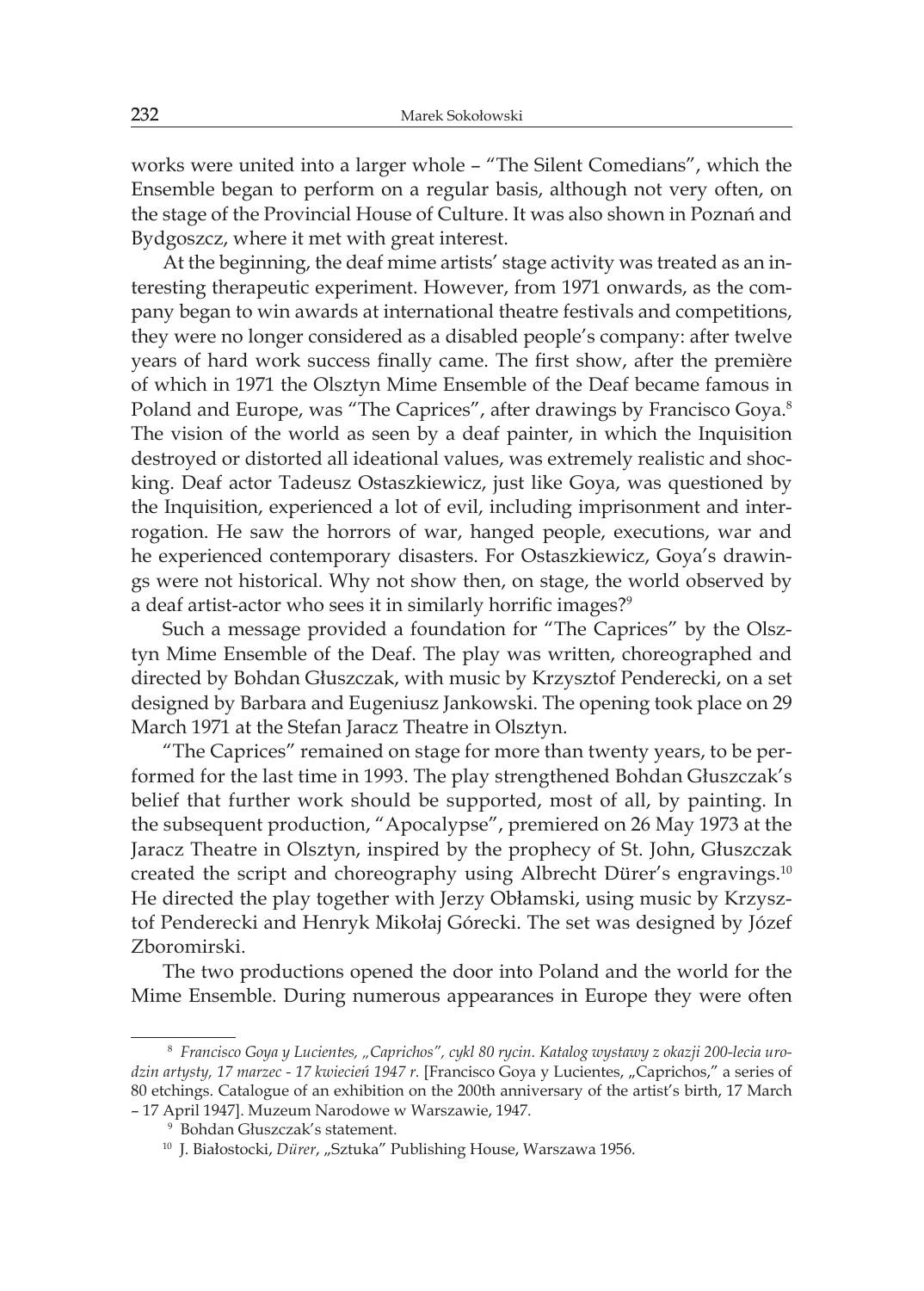shown in combination, with "The Caprices" as the first part. Both also became a turning point in the history of the Olsztyn Mime Ensemble of the Deaf. That was when, after many years of following the model of the great mime artists: Marcel Marceau and Henryk Tomaszewski, the director and the company found their own means of expression. Głuszczak made his actors realize how to show and communicate emotions through rhythm. They no longer imitated anybody, and stopped using so-called pre-composed, sophisticated ("wheat meal") gestures. The form and "whole-grain taste" presented by the deaf mime artists from Olsztyn, i.e. certain severity, roughness, edginess of the stage movement, so different from the pre-composed gesture of Henryk Tomaszewski's Wrocław Mime Theatre – in which, moreover, Bohdan Głuszczak took part in several artistic internships – or from Marcel Marceau's mime art, became henceforth the hallmark of the Olsztyn Mime Ensemble.<sup>11</sup>

The following production, "The Polish Nativity Play", was prepared specially for the Polish community in the United States. The libretto was created and directed by Bohdan Głuszczak, using music by Ludomir Różycki and Karol Szymanowski; the set was designed by Józef Zboromirski. The première took place in New York on 12 August 1975, during the company's two-month US tour.<sup>12</sup>

The production following it – "Galatea" – opened on 4 March 1978, written and directed by Bohdan Głuszczak, with music by Czesław Niemen and set by Józef Zboromirski). It was a story about how the ideal loses its living form to become an object.<sup>13</sup> The content of the play, composed of nine mime images, was an allegory going beyond the mythological anecdote. The company was significantly rejuvenated, which resulted in the critics' flattering opinions of the stage movement. One of them noted that the collective movement "symbolises instead of imitating, works through allusiveness, poetic metaphor, and beautiful visual composition".<sup>14</sup> In Bohdan Głuszczak's opinion, the work did not attain, however, the degree of universalism of the "Caprices" and, especially, of "Apocalypse", their clarity, message, or dramaturgy. It never gained such popularity, either.<sup>15</sup>

Four years later the mime theatre from Olsztyn prepared "The Banquet", after Gombrowicz's works (with the script written by Bohdan Głuszczak, assisted in directing by Jacek Wierzbicki, music by Czesław Niemen and set design by Andrzej Markowicz), a play about power and its temptations.

<sup>11</sup> Bohdan Głuszczak's statement.

<sup>&</sup>lt;sup>12</sup> Fred Berliner in the article Polish Mime Ensemble of the Deaf "Show Business" of 21 August 1975.

<sup>&</sup>lt;sup>13</sup> J. Niesiobędzki, *W kręgu "Galatei"* [In the circle of "Galatea"] "Fakty", 1978, 13.

<sup>14</sup> I. Keller, *Sztuka zatopiona w milczeniu* [Art Plunged in Silence] "Teatr", 1978, 12.

<sup>15</sup> Bohdan Głuszczak's statement.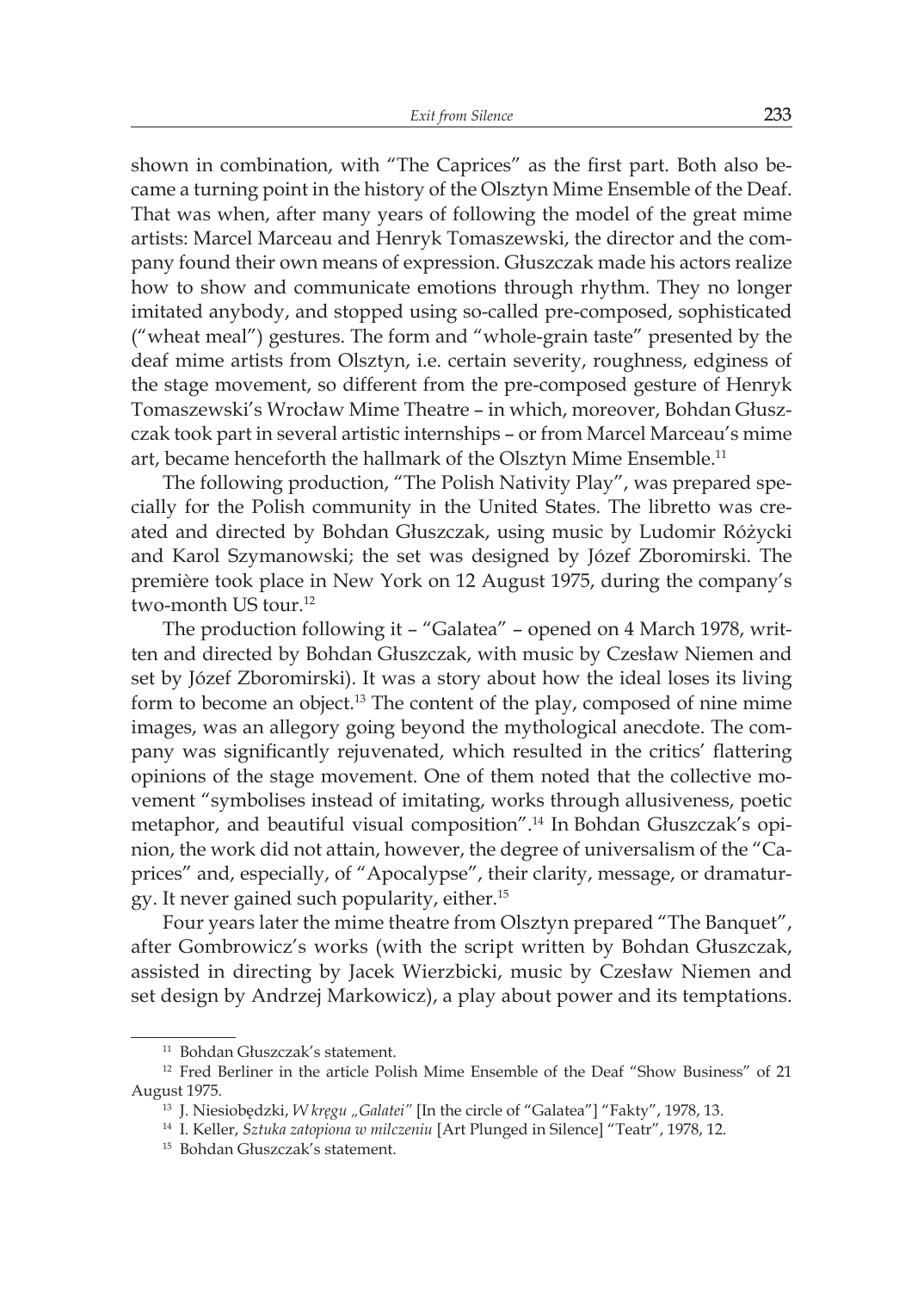"The Banquet" was received with more aloofness than Bohdan Głuszczak's previous works. Yet the director thought that *it was a very good play after all*. 16

In 1988 the Olsztyn Mime Ensemble showed the last production by this author: "The Polish Requiem", using music by Krzysztof Penderecki, set design by Andrzej Markowicz and masks by Sylwin Mydlak. Its world première took place in West Berlin at the end of August 1988, during the European Culture Days, to be opened two weeks later, on 10 September, on the stage of the Jaracz Theatre in Olsztyn. According to Bohdan Głuszczak, the production was a historical and poetic reflection on our thinking about history, about Polish martyrdom, its causes and consequences, a polemic with a certain variant of Christianity, the national messianism, the nineteenth-century thinking about Poland.<sup>17</sup>

A year later, Bohdan Głuszczak gave up the direction of the Mime Ensemble.

During the thirty years of his leadership, the Olsztyn mime company gained recognition and fame at home and abroad, winning numerous awards. Their most important achievements included first prizes at international deaf people's festivals in Warsaw and Brno, a prize at the International Biennial of Visual Theatres in Santa Cruz de Tenerife, the prestigious Deburau award for the whole artistic work (awarded in honour of the nineteenth-century mime master Jean-Gaspard Deburau), the Officer's Cross of the Order of Polonia Restituta, and an Award from the Minister of Foreign Affairs.

### **Towards Integration**

After Bohdan Głuszczak's resignation the management and artistic direction were taken over by his former assistant Krzysztof Gedroyć. Two years later the company became independent in organisational and financial terms, passing from the structures of the Regional Cultural Centre (into which the Provincial House of Culture had been transformed) under the patronage of the "Olsztyn Mime Ensemble" Art Foundation. The foundation was established by a group of admirers of this kind of theatre.

The Olsztyn Workers' Mime Ensemble also changed its name to the New Olsztyn Mime Ensemble and adopted the formula of an integrated company, as the deaf actors' troupe was joined by hearing members. Director Euge-

<sup>16</sup> Ibidem.

<sup>17</sup> B. Głuszczak, *Wyjście z "polskiej otchłani" – rozmowa Bohdana Głuszczaka z Bohdanem Kurowskim* [Getting Out of the "Polish abyss" – Bohdan Głuszczak's interview with Bohdan Kurowski], [in:] programme booklet for "The Polish Requiem", choreodram in 10 images, Stefan Jaracz Theatre, Olsztyn 1978.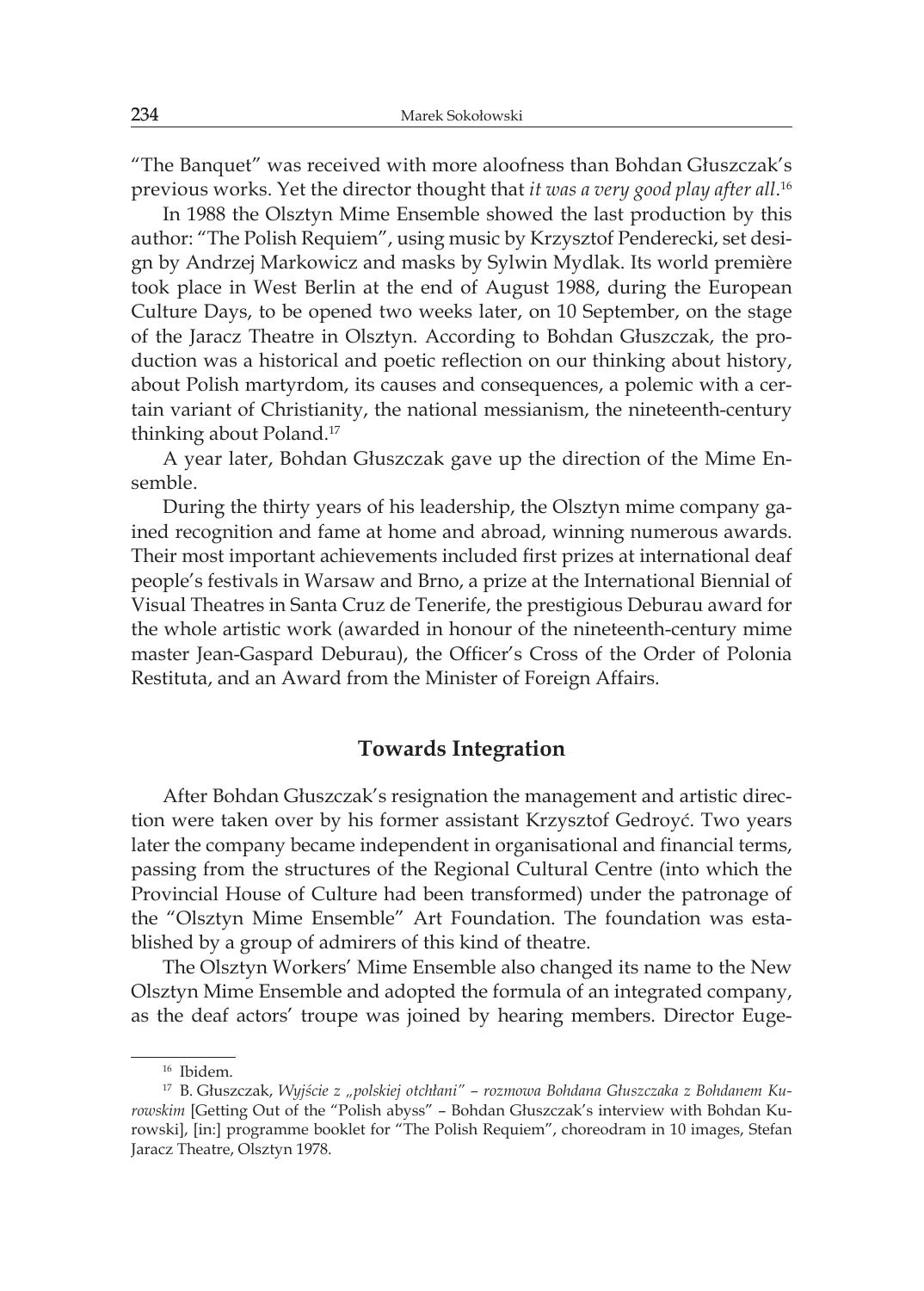niusz Ozga staged here visual productions: "The Labyrinth" (1990) and "Babel" (1992). Successfully touring around Poland and Europe, they initiated the company's new style.<sup>18</sup>

By expanding its formula the Olsztyn Mime Ensemble also carried out stage work among disabled children and young people, becoming a theatrical integration centre which brought together several artistic groups. The so-called big Mime Theatre (a company of adult actors, directors Bohdan Głuszczak and Paweł Aigner) continued the tradition of classical mime art and its contemporary current, presenting, in 1997, "Mosquito Scream", directed by Paweł Aigner and, in 1998, "The Fool and the Actor", directed by Bohdan Głuszczak, with music by Czesław Niemen and set by Ryszard Kuzyszyn.

One of the groups of the so-called small Mime Theatre (children's groups) used the original authorial method created by director Maria Burniewicz, which combined the art of dance with live music on the foundation of eurhythmics. Until 2005, the children's theatre "Eurytmia" prepared six premières: "The Rainbow Bridge", "The Three Gifts", "Festive Days...", "Eurhythmic Dances", "Lead Me Little Path" and "The Enchanted Box".

Another group of youngsters developed the performances of the Little Shadow Theatre, led by Małgorzata Sienkiewicz and Ryszard Choiński. The group was composed mainly of children from Gypsy families and educationally disadvantaged ones, often with different dysfunctions.

The so-called small Mime Theatre also included a visual arts group, led by Julia Tarnowska and Ryszard Choiński. It was composed of children from dysfunctional families, poor Gypsy children and disabled ones. The activities involving them were meant as initial work, preparing for performances in the theatre group. They ended in June 1998 with an exhibition of the achievements of the arts group members (accompanied by a mini-catalogue).

In this way, under the auspices of the "Olsztyn Mime Ensemble" Art Foundation, a long-term comprehensive integration programme "To Be Together" was carried out until 2002. It was intended to help the disabled from the Olsztyn Mime Ensemble – and children's ensembles operating under the aegis of the foundation – adapt to the world of healthy people. The classes were led by a group of experienced theatre creators, directors and teachers. Using the expression of the disabled, triggered by theatre, dance and visual arts, they strived to integrate them with healthy people.

The headquarters of the Mime Ensemble at 15 Okopowa Street also hosted regular events called "Theatre Night", created by Krystyna Spikert. They allowed the debuting and presentation of young authors, gathering a large

<sup>18</sup> *Program integracyjny "Być razem"* ["To Be Together" integration programme], programme information booklet, Olsztyn 1996.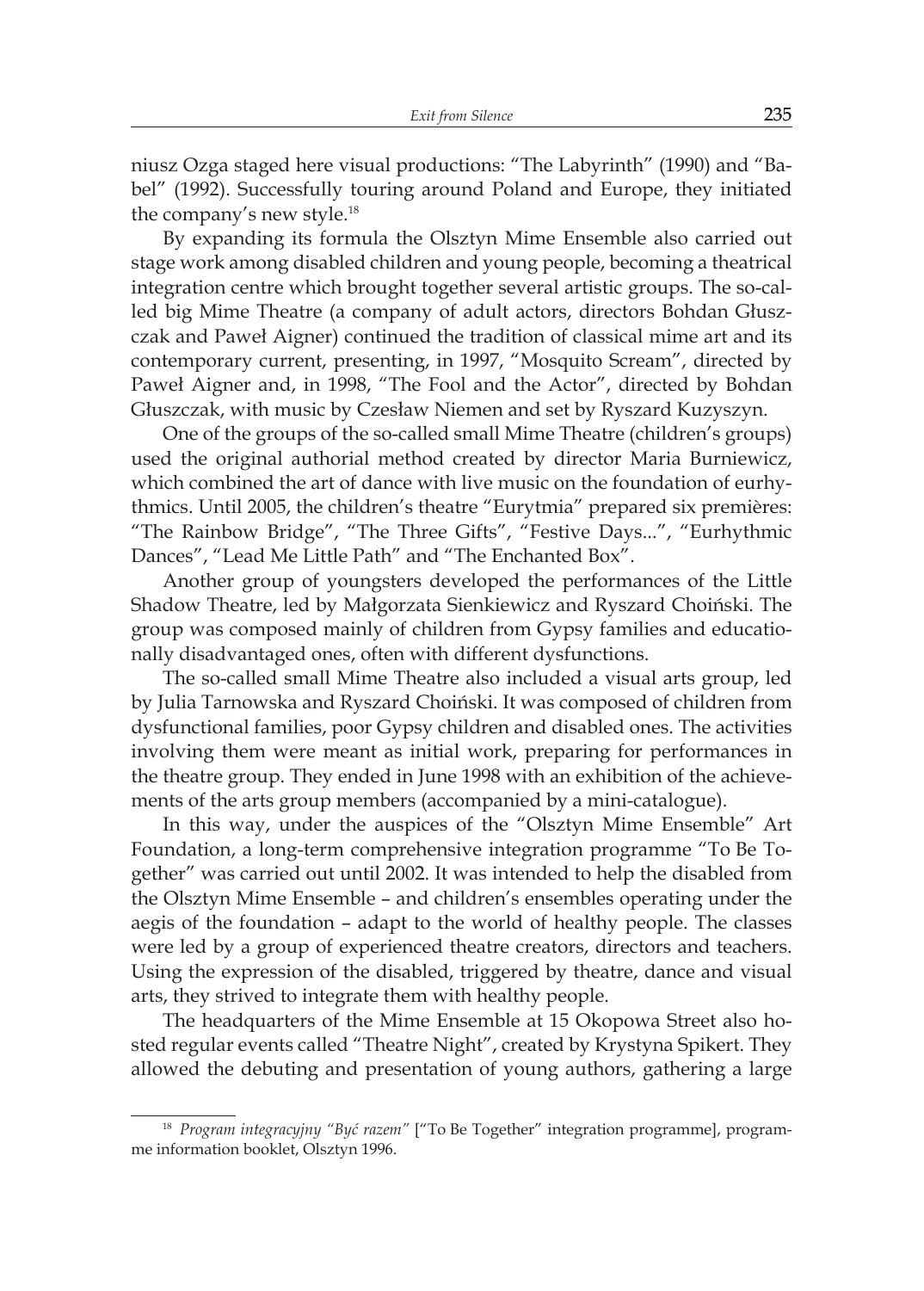number of young artists and volunteers around the theatre. Many of them later graduated from art colleges.

Shown for the first time in 1997, "Mosquito Scream" was the last première under the direction of Krzysztof Gedroyć, as he resigned from all functions and moved out of Olsztyn shortly afterwards. With "The Fool and the Actor", created a year later, the Mime Ensemble celebrated its fortieth anniversary. The play was also a benefit production in honour of Romuald Orzeł, a deaf actor, who had been associated with the company for 35 years. The production included self-quotations from former plays. It spoke of the clash of "high" and "popular" art, but it was also an honest statement about art, buffoonery, authenticity in life and on stage, humility and pathos.

After the departure of Krzysztof Gedroyć, the Mime Ensemble was directed by Tadeusz Prusiński, substituted, from 31 October 1999 onwards, by Ryszard Choiński.

In the first half of 2002 the "Olsztyn Mime Ensemble" Art Foundation was dissolved. The only companies remaining out of those which had operated under its patronage were the gradually shrinking Olsztyn Mime Ensemble, and the "Eurytmia" theatre, gathering twenty children. In mid-2002 both were taken over by the Socio-Cultural Association "Gest", under the aegis of which they started to work in the space of the Centre for Education and Cultural Initiatives in Olsztyn (formerly the Regional Centre of Culture, ex- -Provincial House of Culture). Wiesław Piesak, director, composer and graduate of a Swiss visual arts college, took care of the Olsztyn Mime Ensemble. In April 2005 he and the Olsztyn mime artists presented their second show (the first one being "Reading Beckett" in January 2003).

In its heyday the company had about 120 rehearsals per year, in addition to workshop camps, and touring productions in Poland and abroad. Altogether, the deaf mime artists often spent more time on stage and in the theatre than professional actors. They also frequently assisted the troupe of the Stefan Jaracz Theatre in Olsztyn – performing in "Hamlet" by W. Shakespeare (1968, 1983), "Medea" by Lucius Annaeus Seneca the Younger (1975), "One Flew Over the Cuckoo's Nest" by Dale Wasserman after Ken Kesey's novel (1979), "Equus" by Peter Schaeffer (1981), "Father Marek" by Juliusz Słowacki (1982), and "Kordian" by the same author (1984), "The Old Woman Broods" by Tadeusz Różewicz (1985) and "The Great Fryderyk" by Adolf Nowaczyński (1986).

The worldwide phenomenon of the Olsztyn Mime Ensemble also resulted from its pioneering therapeutic approach, which was Bohdan Głuszczak's undoubted merit. He was the first to begin rehabilitating the disabled through art, thus helping them find the meaning of life. He later travelled around the world, sharing his experiences at many universities.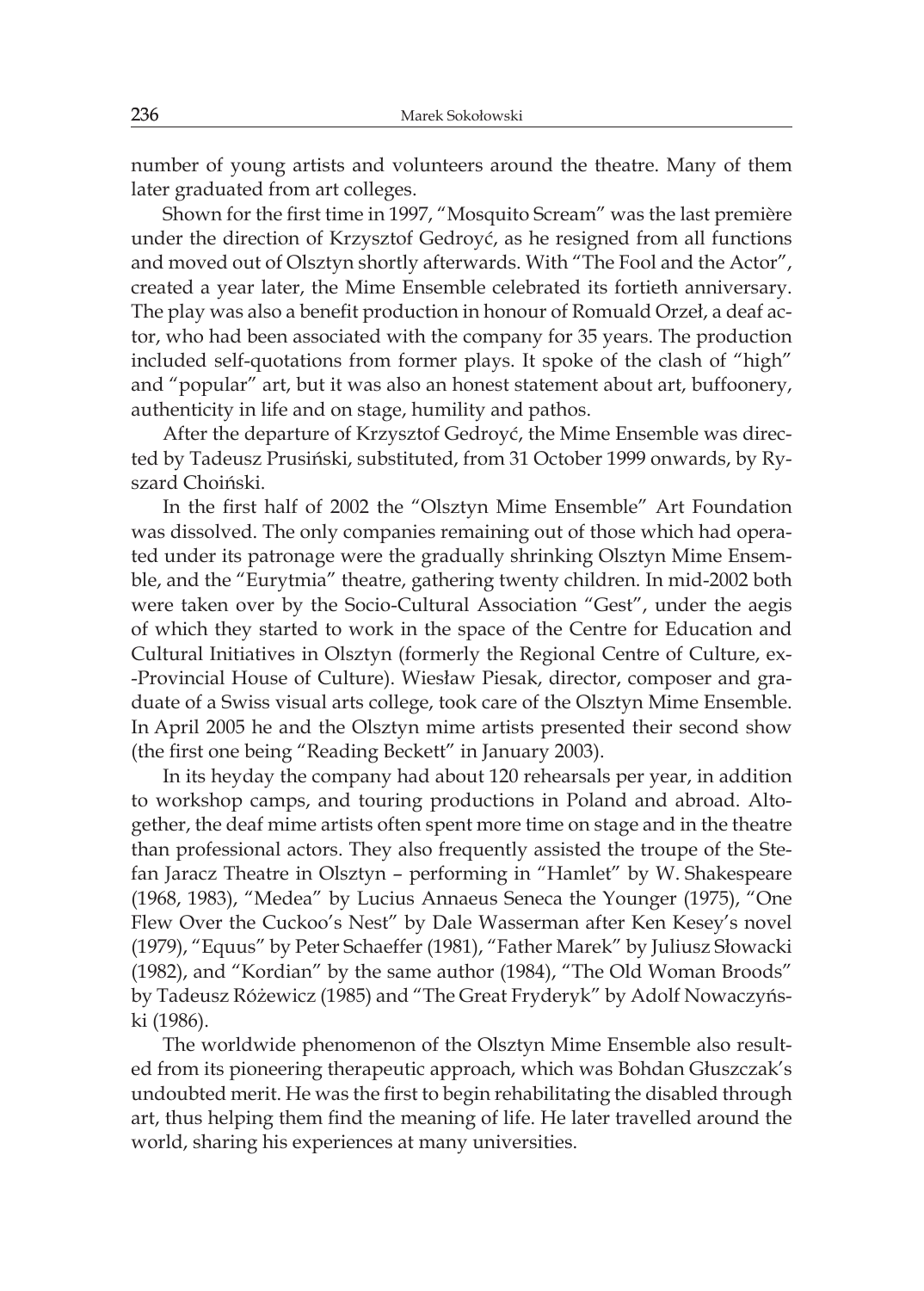The Americans began dealing with this problem fifteen years after Głuszczak. In 1974, in the US, Jean Kennedy Smith (sister of the tragically deceased US president) founded the Very Special Arts organisation, helping the disabled cultivate art and educating teachers-artists to work with the disabled.<sup>19</sup>

Until mid-2005 the Olsztyn Mime prepared 20 premières (some of them being great theatre productions), and it became the subject of eight ballet films and documentaries. Its activity involved nearly 250 deaf people. In its 15 tours it performed in 21 countries (several times in some of them) in Europe, North America, Africa and Japan.

## **Epilogue. "The Silent Comedians"**

At the end of 2015 the book "The Silent Comedians. A Study on Bohdan Głuszczak and the Olsztyn Mime Ensemble" was published. This book relates the story of the unique theatre and, at the same time, that of its creator, and the more than thirty creative years spent together by the director and actors. It is the story of the genesis of some great stagings which the company toured around the world, winning awards at festivals.<sup>20</sup>

The Olsztyn Mime Ensemble – the first theatre of the deaf – despite the fact of having been founded by Tadeusz Ostaszkiewicz, was the "child" of Bohdan Głuszczak, his authorial work. He wrote scripts for its productions, and choreographed and directed them. For hearing-impaired artists he was the spiritual and intellectual guide and, often, a father and a mother in their everyday life.

For a long time the activities of the deaf mime amateurs from Olsztyn were regarded as a therapeutic experiment. Success came after twelve years of hard work for Bohdan Głuszczak and his deaf actors, in 1971. It took the form of "The Caprices", basoed on the paintings and drawings by the Spanish artist Francisco Goya; the production was presented on stage for more than twenty years. After that, the Olsztyn mime theatre was no longer regarded as a disabled people's company. They were recognised as artists denoted with a capitalised name.<sup>21</sup>

<sup>&</sup>lt;sup>19</sup> Very Special Arts Foundation - organisation with a global reach, part of The John F. Kennedy Center for the Performing Arts Education Office (J.F. Kennedy Institute for Artistic and Educational Achievements) in Washington.

<sup>20</sup> T. Prusiński, *Milczący komedianci. Rzecz o Bohdanie Głuszczaku i Pantomimie Olsztyńskie*j [The Silent Comedians. A Study on Bohdan Głuszczak and the Olsztyn Mime Ensemble], Olsztyn 2015, p. 5.

<sup>21</sup> Ibidem.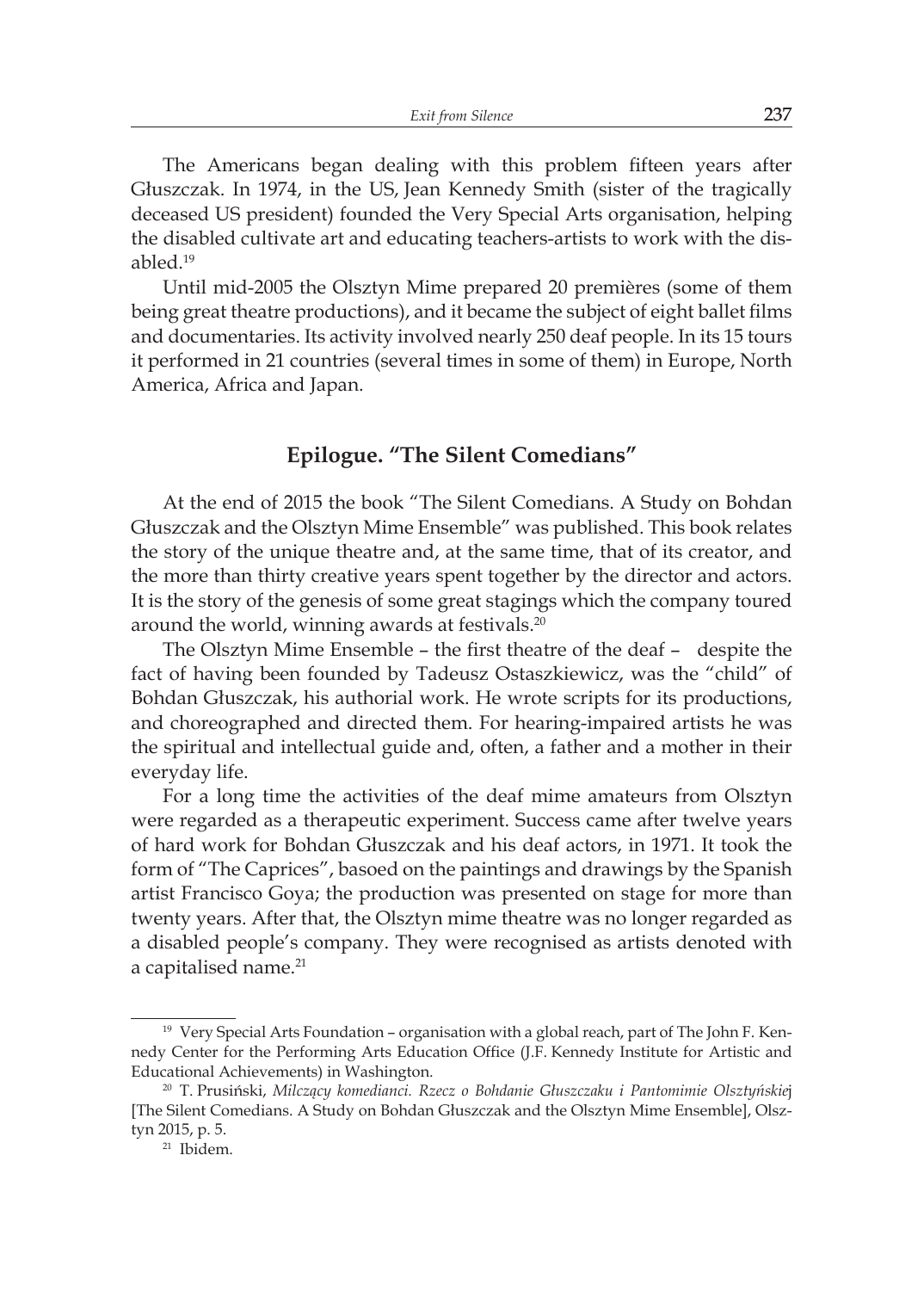Also, their following mime productions: "Apocalypse" based on the revelations of St. John the Evangelist and engravings by Albrecht Dürer, "The Polish Nativity Play", based on old Polish ceremonial plays, "Galatea" – the story of Pygmalion and his oeuvre, and the not less theatrical and expressive "Banquet" and "Polish Requiem" also went down in the history of theatre – and not only Polish theatre.

The productions of the Olsztyn Mime Ensemble were inspired by mythology and the Bible, as well as by music, painting and sculpture. They used compositions by Krzysztof Penderecki, Henryk Mikołaj Górecki, Ludomir Różycki, Karol Szymanowski, and Czesław Niemen.

Several films were also created about the Olsztyn Mime Ensemble; most of them are recordings of its performances.<sup>22</sup>

Deaf mime amateurs also performed in professional theatre productions, most frequently at the Olsztyn Stefan Jaracz Theatre. The first play involving a deaf actor was opened on a professional stage on 3 February 1968, in Olsztyn ("Hamlet" by Shakespeare). They also played in Goethe's "Faust" directed by Grzegorz Królikiewicz for the Television Theatre, where they appeared in the famous sequence of "Walpurgis Night". At the Television Theatre Festival in Varna, Bulgaria, the prize was not awarded to "Faust" but only to its fragment, "Walpurgis Night".

Besides the Olsztyn Mime Ensemble, director Bohdan Głuszczak co- -authored nearly a hundred plays for twenty-two other stages. In many of them he made use of the experience taken from the company he led, as well as from mask theatre. On the other hand, he enriched the Mime Ensemble with means of expression observed on other stages, in the work of outstanding directors and professional actors (including Jerzy Grzegorzewski, Jerzy Jarocki, Stanisław Hebanowski, Adam Hanuszkiewicz, Gustaw Holoubek, Piotr Fronczewski, and Marek Walczewski).

In the 90s, the company of deaf mime artists changed. Many of them left, to be substituted with hearing people, in connection with the broadening of the company's formula. The managers and stage directors changed, while Bohdan Głuszczak devoted himself to teaching. In addition to many years of teaching mask theatre and stage movement at the Department of Puppetry in Białystok (belonging to the Theatre Academy in Warsaw), he gave classes, from 1992 onwards, to students of the Higher School of Pedagogy and, after the founding of the University of Warmia and Mazury in Olsztyn, he continued in that institution until 2008.

For its last few years, the Olsztyn Mime Ensemble existed as an amateur theatre group under the patronage of the Centre for Education and Cultural

<sup>22</sup> Ibidem, p. 223; M. Sokołowski, *Speaking by Gesture*, "Film", 1988, 4, p. 16.